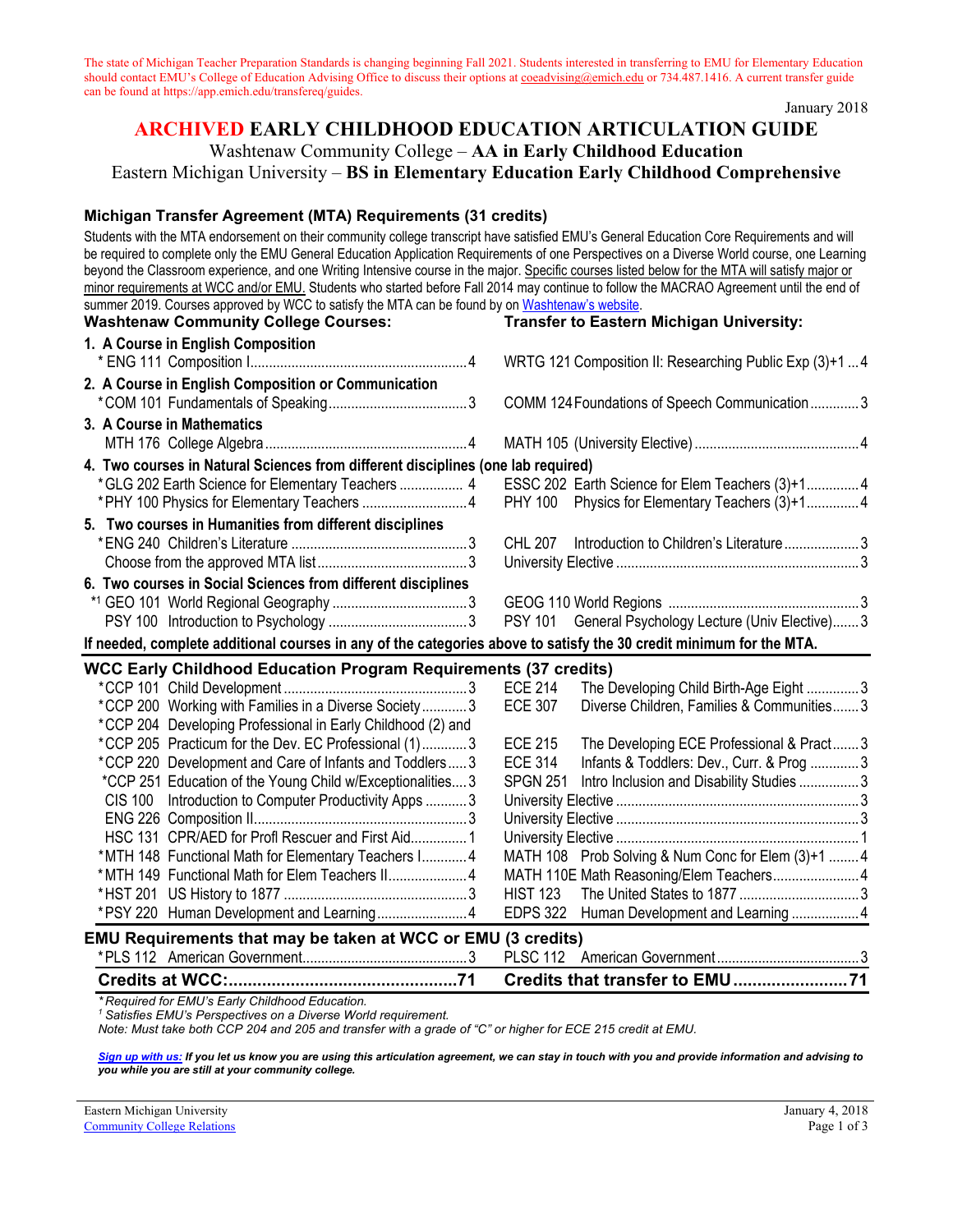The state of Michigan Teacher Preparation Standards is changing beginning Fall 2021. Students interested in transferring to EMU for Elementary Education should contact EMU's College of Education Advising Office to discuss their options at [coeadvising@emich.edu](mailto:coeadvising@emich.edu) or 734.487.1416. A current transfer guide can be found at https://app.emich.edu/transfereq/guides.

January 2018

#### **ARCHIVED EARLY CHILDHOOD EDUCATION ARTICULATION GUIDE** Washtenaw Community College – **AA in Early Childhood Education**

Eastern Michigan University – **BS in Elementary Education Early Childhood Comprehensive**

## **Completion of Elementary Education Early Childhood Comprehensive Program at EMU**

#### **Admission to Phase I of the Initial Teacher Preparation Program (19 credits)**

*Students with a community college GPA of 3.0 or higher, who have completed at least 56 transferable credits and a minimum math sub-score of 530 on the SAT or a minimum of 480 on the evidence based reading and writing portion of the SAT. Students who do not meet these requirements must complete at least 12 credits at EMU to establish an overall GPA of 2.5 and a GPA of 2.5 in the major. The courses listed below in the Pre-admission phase may be used for this purpose.*

*Students should meet with a College of Education advisor early to plan for their first semester* 

| <b>Pre-admission</b> | (3 credits) |
|----------------------|-------------|
|                      |             |

|  | <b>Liberal Arts Requirements</b> |  | (12 credits) |  |
|--|----------------------------------|--|--------------|--|
|  |                                  |  |              |  |

| <b>ARTE 220</b> | Visual Arts for Elementary Teachers 3         |  |
|-----------------|-----------------------------------------------|--|
| <b>HIST 313</b> |                                               |  |
|                 | MUED 220 Music for Elementary Teachers3       |  |
|                 |                                               |  |
|                 | <b>ENGL 307</b> Writing Process for Elem Tchs |  |
| <b>RDNG 240</b> | <b>Read/Writing Connection Elem Grades</b>    |  |
|                 |                                               |  |

#### *Must be admitted to the program*

| <b>Phases I Courses</b>                               | (12 credits) |
|-------------------------------------------------------|--------------|
| May enroll prior to admission to Phase I:             |              |
|                                                       |              |
| SOFD 328W Schools for a Diverse & Democratic Society3 |              |
| Formal admission to Phase I required:                 |              |
| CURR 304 Curriculum & Methods-Elementary3             |              |
| PRCT 304L4 Practicum I: Elementary3                   |              |

| <b>Phases II Courses</b> |                                                    | (18 credits) |
|--------------------------|----------------------------------------------------|--------------|
| <b>BIOT 303</b>          | Life Science for Elementary Teachers3              |              |
| LTEC 330                 | Instructional Apps of Media & Technology 3         |              |
|                          | MATH 381 Teaching Mathematics in Elem School3      |              |
|                          | PRCT 310L4 Practicum II: Elementary3               |              |
|                          | RDNG 310 Lit Across the Curr/Interm Grds3          |              |
|                          | CURR/HIST 308 Integrated Elem Social Studies Meth3 |              |

### **Major Requirements (18 credits)**

| <b>ECE 302</b> | Child Centered Teaching and Learning3         |
|----------------|-----------------------------------------------|
| <b>ECE 303</b> | Implementing the Curriculum3                  |
| <b>ECE 341</b> | Assessment of the Young Child3                |
| <b>ECE 342</b> | International Teaching in the Content Areas 3 |
| <b>ECE 343</b> | Advocacy, Leadership and Administration3      |
| <b>ECE 451</b> | Inclusive Classroom in Early Childhood  3     |

# **Phase III Student Teaching (9 credits)**

| Approximate Credits to Graduate:  143 |  |
|---------------------------------------|--|

*<sup>1</sup> Meets EMU's Learning Beyond the Classroom (LBC) requirement.*